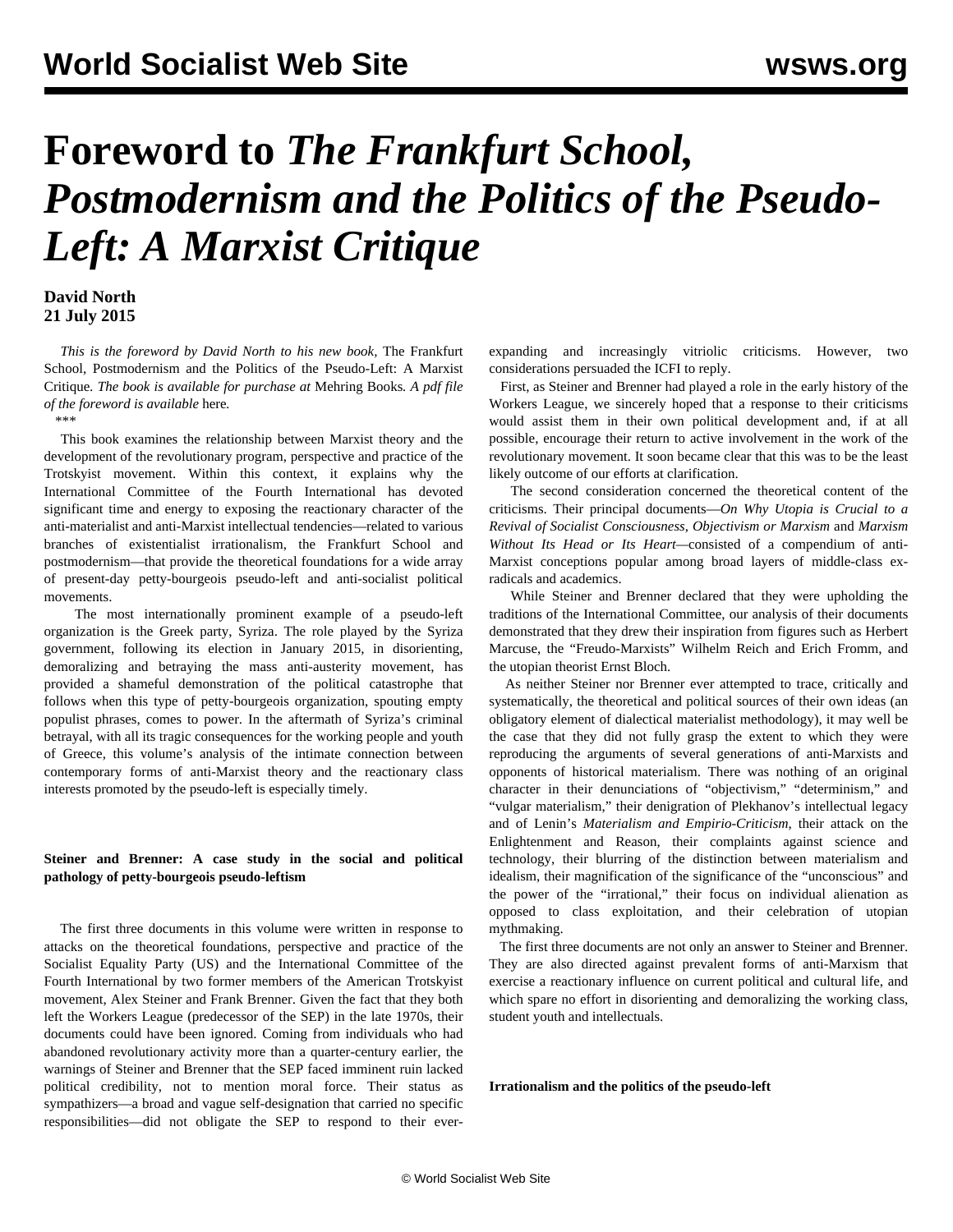Especially during the past decade, the connection has become much clearer between the reactionary pseudo-left politics of the middle class and the theories of Nietzsche, Brzozowski, Sorel, De Man, the Frankfurt School and the many forms of extreme philosophical subjectivism and irrationalism propagated by postmodernists (Foucault, Laclau, Badiou et al.). Pseudo-left politics—centered on race, nationality, ethnicity, gender, and sexual preference—has come to play a critical role in suppressing opposition to capitalism, by rejecting class as the essential social category and emphasizing, instead, personal "identity" and "lifestyle," and by legitimizing imperialist interventions and wars in the name of "human rights."

 Theoretical conceptions do not develop in a historical, political and social vacuum. In 1911, in a review that answered an attack on historical materialism by Heinrich Rickert (1863–1936), a professor of philosophy at Freiburg University in Germany, the great Russian Marxist Georgi Plekhanov wrote:

 The fact is that Rickert and other scientists like him do not have the foggiest notion of historical materialism, not for any *personal* reason, but because their intellectual field of vision is clouded by prejudices that are peculiar *to a whole class*. It might truly be said of them that the rubbish they offer as an exposition of historical materialism is determined by "a completely unscientific political prejudice." Their aversion to historical materialism speaks most eloquently of their fear of "specifically Social-Democratic aspirations."[1]

 The "rubbish" written by Steiner and Brenner is a product of the social, intellectual, and political evolution of a generation of student youth that were radicalized during the late 1960s and early 1970s. Like many of that generation, they were drawn, at a certain point, to Marxism, which provided a theoretical foundation for a critique of capitalist society. But the nature of middle-class student "anti-capitalism"—which, in the final analysis, sought nothing more than limited democratic reforms of the existing society—required Marxism only in a highly diluted form. The Frankfurt School distilled and distributed, through the medium of universities throughout Europe and the United States, an extremely lowproof product. Herbert Marcuse, whose theoretical work bore the ineradicable imprint of his training under Heidegger, achieved great popularity by infusing Marxism with a heavy dose of existentialist psychology. The issues of alienation, repression and sexuality found a deeper response among middle-class students than those related to the economic exploitation of the working class and its struggle for power.

 In the case of Steiner, a graduate of the New School for Social Research in New York City, the Frankfurt School's influence undoubtedly shaped his conceptions of Marxism, and continued to exert an influence upon his thinking, even after he joined the Workers League in 1971. If such influences were less apparent in Brenner during the period of his membership in the Workers League, it was only because he showed less detectable interest in theoretical issues.

 In any event, the breakdown of the student protest movement after the ending of the draft and the US withdrawal from Vietnam, which began in 1973, left both Steiner and Brenner discouraged and demoralized. Their withdrawal from the Workers League, within a few months of each other in late 1978 and early 1979, was not merely a personal retreat. It reflected the rightward evolution of the middle-class students who had formed the main constituency of the anti-war protest movement.

 As a consequence of their departure from the Workers League, neither Steiner nor Brenner played any role in the struggle, initiated by the Workers League in the early 1980s, against the increasingly opportunist politics of the Workers Revolutionary Party, the British section of the ICFI, and its long-time leader Gerry Healy. They were completely unaware of the detailed critique made by the Workers League of Healy's subjective idealist falsification of dialectical materialism. As news of the split within the ICFI became publicly known in the late autumn of 1985, Steiner reestablished contact with the Workers League. Expressing agreement with the political and theoretical struggle waged by the International Committee, in which the Workers League was playing a critical role, Steiner declared himself a supporter of the party. However, not wishing (as he frankly acknowledged) to jeopardize the comfortable middle-class lifestyle he had developed during the previous years, he decided not to seek readmission.

 In the late 1990s, Steiner appeared to draw closer, and, in 1999, applied for membership in the Socialist Equality Party. However, it was apparent to us that he had not carefully studied—and, certainly, had not assimilated—the theoretical and political issues that had been fought out during the split with the WRP. The SEP decided against admitting him. However, we maintained cordial relations. This volume includes a lengthy essay, "The Political and Intellectual Odyssey of Alex Steiner," which reviews the very patient efforts of the SEP to find ways of collaborating with Steiner on theoretical projects.

#### **The Iraq war and the petty-bourgeois left**

 What brought these efforts to an end were sharp changes in the political situation, within the United States and internationally. The first document addressed to Steiner was written in June 2003, just three months after the US invasion of Iraq. My final reply to Steiner and Brenner was published in October 2008, just weeks after the Wall Street crash and only a few weeks before the election of Barack Obama. In the course of those five years, a profound shift took place in the political orientation of the remnants of the old middle-class protest movements that had emerged out of the mass social movements of the 1960s.

 In the weeks leading up to the outbreak of the Iraq War, there were mass protest demonstrations around the world. But they ended once the war began and never resumed. The nomination and election of Obama, the first African-American president, served as political justification for the integration of the petty-bourgeois left into mainstream American politics. Substantial sections of the old protest movements—especially those whose members were part of the affluent middle-class milieu—completed the long and protracted process of their break with left political radicalism and their transformation into an anti-socialist and pro-imperialist pseudo-left.

 Steiner and Brenner were caught up in this shift to the right. In March 2003, Steiner attended a public anti-war conference called by the *World Socialist Web Site* and the Socialist Equality Party, and spoke in support of its positions. Within less than five years, he was proclaiming the demise of the SEP and the International Committee. During those five years, the International Committee had not changed its political program. Rather, it was Steiner and Brenner who, having rediscovered each other and formed an alliance based on mutual hostility toward the International Committee, had repudiated Marxist philosophy and Trotskyist politics.

 False theories do have objective consequences. All that was unresolved in their understanding of Marxist theory—above all, their attitude to the Frankfurt School theorists—rendered them intellectually vulnerable to class pressures. But more was involved in Steiner and Brenner's evolution than errors of an abstract and purely intellectual character. In the final analysis, changes in their politics determined their philosophy, more than philosophy determined their politics. The increasingly unprincipled and opportunist nature of their politics, rooted in the class interests of their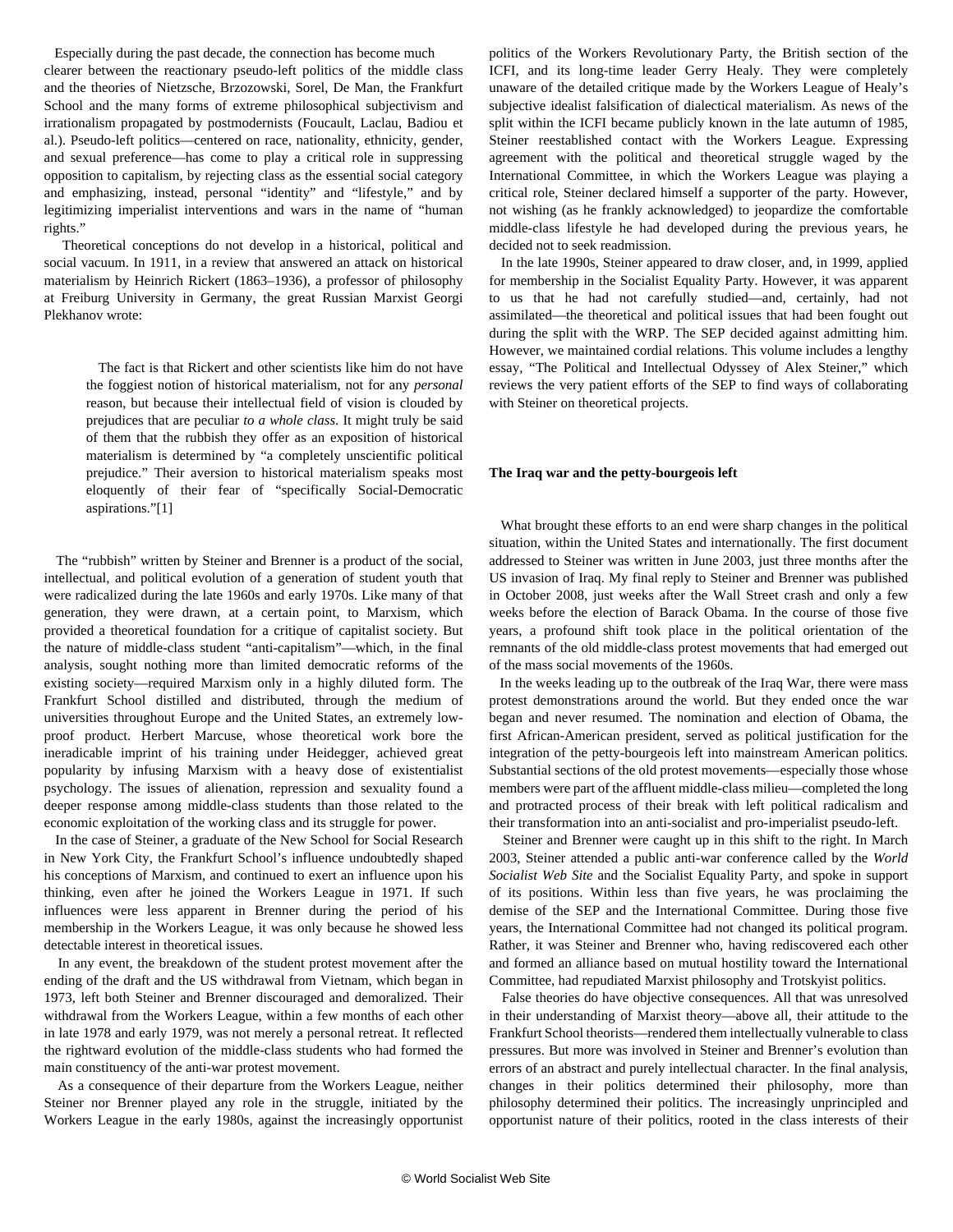social milieu, compelled Steiner and Brenner to break with philosophical and historical materialism. In the midst of the sharp political changes between 2003 and 2008, they were delighted to discover, in the demoralized theories of the "Freudo-Marxists," justifications for extreme political opportunism.

 The fundamental source of the shift in their theoretical positions lay in their class orientation. In June 2006, I concluded my lengthy analysis of their arguments with a warning:

 The views that you, Comrades Steiner and Brenner, have presented in your various documents, record the immense theoretical and political distance you have drifted from Marxism since you both left the movement nearly three decades ago. To continue along your present trajectory can only lead to the complete repudiation of whatever remains of the political convictions you espoused many years ago.

 This prognosis was to be completely confirmed. As they shifted the focus of their writings from philosophy to politics, they borrowed from the arsenal of anti-Trotskyism to denounce the International Committee and the SEP as "sectarian." This has become their favorite epithet as they attack our defense of the political independence of the working class and our refusal to support bourgeois political parties.

 It is not difficult to provide an overview of Steiner and Brenner's political evolution, as the postings on their blog site are few and far between. Given the level of its on-line activity, the name chosen for this generally inert site—*Permanent-Revolution—*is the only indication that its lethargic founders possess a sense of humor. While denouncing the passive "objectivism" of the "sectarian" ICFI, which publishes the *World Socialist Web Site* six days a week and posts upwards of 5,000 articles annually, intervals between Steiner and Brenner's postings on their blog site may stretch to months. While they recently proclaimed[2] that the task of building a revolutionary movement "takes on critical urgency" and "requires a conscious leadership now more than ever," the usual response of their blog site to major political events is … silence. On the infrequent occasion when they rouse themselves from their politically demoralized stupor, it is only to denounce the International Committee and to record yet another milestone in their movement to the right.

\*\*\*

#### **Ukraine**

 During the past year (2014–2015), Steiner and Brenner have joined the stampede of the pro-imperialist pseudo-left behind the right-wing Ukrainian government. In an article posted on May 20, 2014, Brenner declared: "Marxists should oppose the dismemberment of Ukraine." With utter cynicism he continued: "That means opposing any and all annexations, whether by Russia or by any other 'players' like Poland and its imperialist partners in NATO."[3] Brenner announced this policy three months *after* the United States and Germany orchestrated a coup d'état in Kiev, carried out by fascistic organizations that accomplished, for all intents and purposes, the annexation of Ukraine by the major imperialist powers. Brenner's opposition to annexations meant, in reality, opposition only to the decision of the population of Crimea to rejoin Russia. This de facto endorsement of the right-wing coup was further justified by Brenner as a defense of Ukraine's right to self-determination, which, he wrote, "means one thing only: the right to separate, to establish an independent state." Brenner's concept of "self-determination" means only total control by the Kiev regime over all of Ukraine. He denies the right of separation to those sections of Ukraine opposed to the Poroshenko government.

 The International Committee has subjected the program of selfdetermination to a detailed critique, proving, on the basis of numerous examples, that it has served—particularly in the aftermath of the dissolution of the USSR—either as a mechanism for the imperialist-sponsored dismemberment of states targeted for intervention or as a means of enriching a particular faction of a national bourgeois elite. Often it is a combination of both. This demand has no progressive content independent of the unified struggle of the working class against imperialism and its local patrons, on the basis of an international revolutionary program. In the case of Ukraine, to identify, as Brenner does, national selfdetermination with the political hegemony of the imperialist-backed Poroshenko regime, staffed by fascists, is politically obscene.

#### **A more peaceful imperialism**

 Continuing the exercise in pro-imperialist subterfuge begun by his colleague, Steiner followed, in September 2014, with an angry denunciation of the resolution, titled "The Fight Against War and the Political Tasks of the Socialist Equality Party," passed unanimously by the SEP at its Third Congress in August 2014. Steiner began his article by counting the number of times the resolution used the words "war" (97), "imperialist" (23) and "imperialism" (36). Steiner, it seems, would have his readers believe that these were words that appeared infrequently in the writings of Lenin, Luxemburg and Trotsky!

 The SEP, declared Steiner, was engaged in a massive exaggeration of the danger of imperialist war. He wrote:

 The SEP sees imperialism in 2014 as a return to 1914 and are convinced that history is repeating itself complete with a tense summer of international incidents reprising the tension of the summer of 1914. *But imperialism while it continues to plague the planet is very different today than it was 100 years ago. For one thing, the use of military power to back up economic interests, while certainly still in play, is embarked upon with much greater reluctance today, as witnessed by the obvious paralysis of the Obama Administration toward the events in Syria, Iraq and now Ukraine.* [4]

 It is hard to take this nonsensical combination of apathy and stupidity seriously. Steiner fails to enumerate the objective changes that have rendered imperialism so much more peaceful and risk averse than it was a century ago. He seems not to have noticed that the United States has been at war, on a virtually continuous basis, for a quarter century; that its military operations have ravaged entire countries, killed hundreds of thousands of people, and created fifty million refugees; and that it is engaged in a global deployment of military forces unprecedented in its history. Are these all manifestations of a "much greater reluctance" to use military power than was the case 100 years ago? As for the preparation of the United States for war against China and Russia, this is not a matter of speculation, but a geo-political and military fact, which is widely acknowledged and discussed in strategic journals and the international press. Steiner, however, dismisses the warnings made by the *World Socialist Web Site* as "crisis mongering."

Steiner's entire approach to world politics is characterized by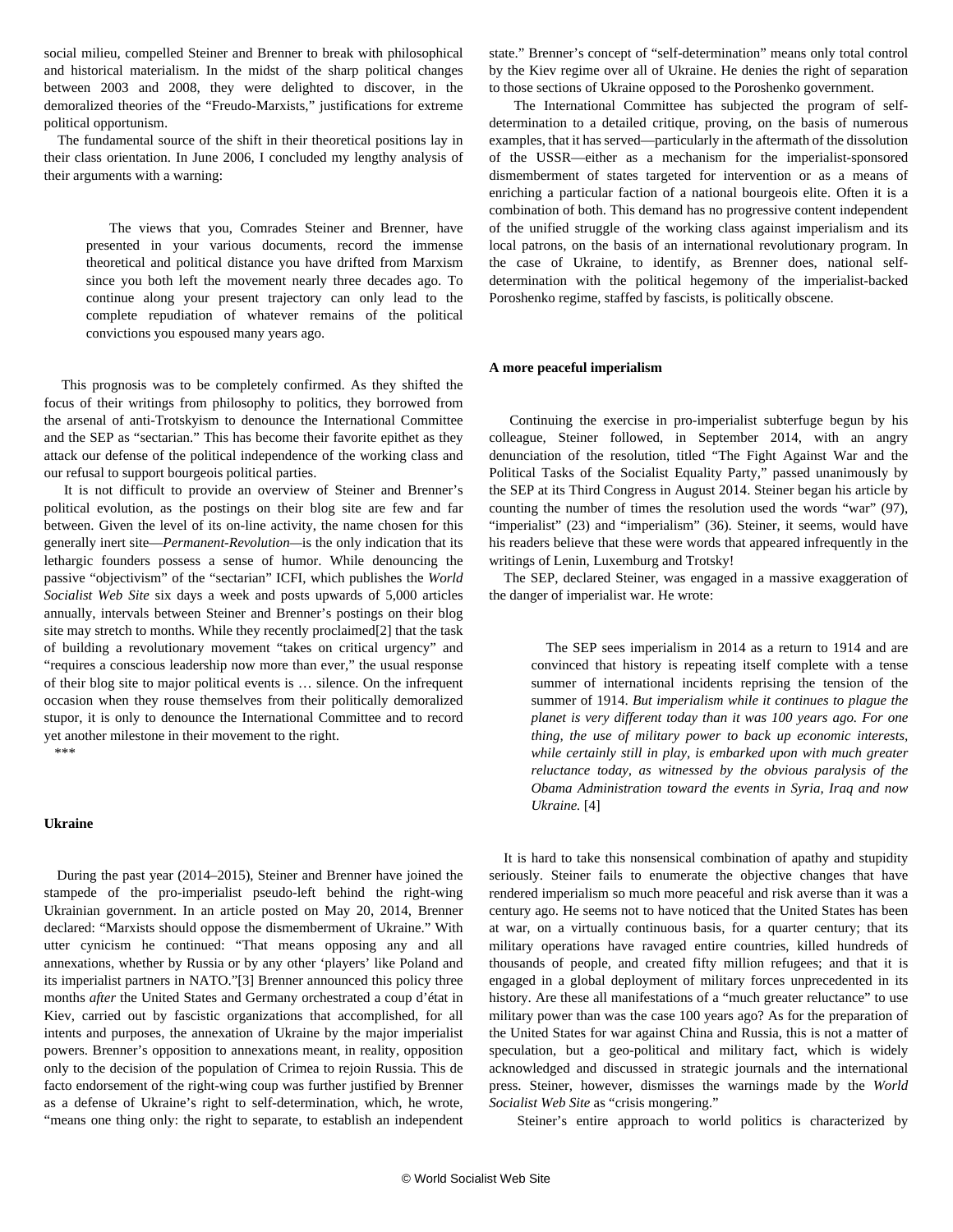impressionism of the most banal sort. He asserts that Obama heads "a weak administration unsure of what to do and reluctant to get involved in any long term military escapades aside from some easy pickings through the employment of drones with its minimal commitment of US military resources." There is not a trace of theoretical insight into the objective forces shaping the policies and actions of imperialism. In the *Transitional Program*, Trotsky identified the internal crises of imperialist governments as a key indicator of the approach of war. "In the historically privileged countries," he wrote, "...all of capital's traditional parties are in a state of perplexity bordering on a paralysis of will." The ruling elites were driven to war not because they subjectively desired it, but because they saw no way out of their crisis. The bourgeoisie, Trotsky stated, "toboggans with closed eyes toward an economic and military catastrophe."[5]

 Incapable of working through the implications of any political argument, Steiner does not seem to recognize that his dismissal of the danger of imperialist war involves an entirely different appraisal of the epoch than that upon which the Fourth International is based. If imperialism is not objectively driven to war, and if it can manage its affairs with far greater restraint than in 1914 or 1939, then this would indicate that it has found a way of containing its fundamental contradictions—that is, between the global character of capitalist production and the nation-state system, and between the social character of the productive forces and the private ownership of the means of production. It was Kautsky who foresaw the possibility of a successfully managed global capitalism. This new form of "ultra-imperialism," he claimed, would enable the ruling classes to dispense with war. Lenin, in his celebrated work *Imperialism—The Highest Stage of Capitalism*, wrote:

 ...the only objective, *i.e.*, real, social significance Kautsky's "theory" can have, is that of a most reactionary method of consoling the masses with hopes of permanent peace being possible under capitalism, distracting their attention from the sharp antagonisms and acute problems of the present era, and directing it towards illusory prospects of an imaginary "ultra-imperialism" of the future. Deception of the masses—there is nothing but this in Kautsky's "Marxian" theory.[6]

 Steiner—who prefers to ignore the lessons of the struggles waged by the Bolsheviks against opportunism—fails to tell us when, and through what process, the development of imperialism confirmed Kautsky's perspective and refuted that of Lenin and Trotsky.

### **The crisis in Greece**

 The Greek election of January 2015 marked yet another stage in Steiner and Brenner's repudiation of basic Marxist political principles. They hailed, with deep-felt enthusiasm, the victory of Syriza. This response came as no surprise as Syriza—with its postmodernist theories, amorphous and opportunist program, and upper-middle-class social constituency—epitomizes all that they, and the petty bourgeois pseudo-left as a whole, represent. Countless Steiners and Brenners are to be found in Syriza's leadership bodies and organizational periphery. Steiner and Brenner reacted bitterly to the International Committee's refusal to participate in the celebration of Syriza's victory. They denounced our analysis of its program and our warnings of its inevitable betrayal of the Greek working class. In an article posted on February 2, 2015, Brenner angrily cited the statements posted by the *World Socialist Web Site* after

 The International Committee of the Fourth International rejects with contempt the political excuse offered by the petty-bourgeois pseudo-left to justify support for Syriza and its pro-capitalist agenda—*that a Tsipras government is a necessary "experience" for the working class, from which it will somehow come to understand the necessity for genuinely socialist policies*.

 *Such sophistries* are advanced only to oppose the emergence of a revolutionary movement of the working class, a development possible only through *a relentless political exposure of Syriza.* This task is undertaken by the *World Socialist Web Site* in order to prepare workers and young people for the decisive struggles they face in Greece and internationally.[7]

 After noting that he had placed what he considered the most egregious phrases in italics, Brenner quoted a second statement posted by the *World Socialist Web Site* on January 28:

 Another of their [the pseudo-left] arguments is that one must support Syriza, *so that the working class can go through these experiences and learn from them. This is pure cynicism.* Given the enormous dangers posed by a Syriza government, *the task of a Marxist party is to expose the class interests represented by Syriza, to warn the working class against its consequences and provide it with a clear socialist orientation.*

 *This is how the World Socialist Web Site and the International Committee of the Fourth International participate in the "experiences" in Greece.* The numerous pseudo-left groups cling to Syriza because they represent the same class interests as this party. They speak for better-off layers of the middle class, *who fear an independent movement of the working class*, and who are concerned to ensure their own social elevation within the bourgeois order.[8]

 "These quotes," wrote Brenner in response, "are both examples of what Marxists call sectarianism." He did not provide the names of his Marxist sources. Marx, Engels, Lenin and Trotsky were certainly not among them. They were the most irreconcilable opponents of all opportunist parties and tendencies that acted to politically subordinate the working class to the bourgeoisie. If it is "sectarianism" to expose and oppose a bourgeois government, which that led by Syriza certainly is, then the entire history of Marxism as a revolutionary socialist movement is a long and dreary chronicle of "sectarianism," and Lenin and Trotsky were its foremost practitioners.

 Denouncing the International Committee as "sectarian" because it opposes the Syriza government is tantamount to rejecting the political principles that found expression in Lenin's fight against Menshevism and the Second International, Trotsky's struggle against Stalinist "Popular Frontism," and the International Committee's opposition to the Pabloite capitulation to Stalinist and bourgeois nationalist organizations. Based on the positions they now hold, neither Steiner nor Brenner could explain why they joined the Workers League in the early 1970s. At that time, the Pabloites continuously denounced the International Committee as "ultraleft sectarians."

 Everything written by Steiner and Brenner is opposed to the principles for which Trotsky indefatigably fought. In his discussions with the American Trotskyists in 1938, on the significance of the *Transitional*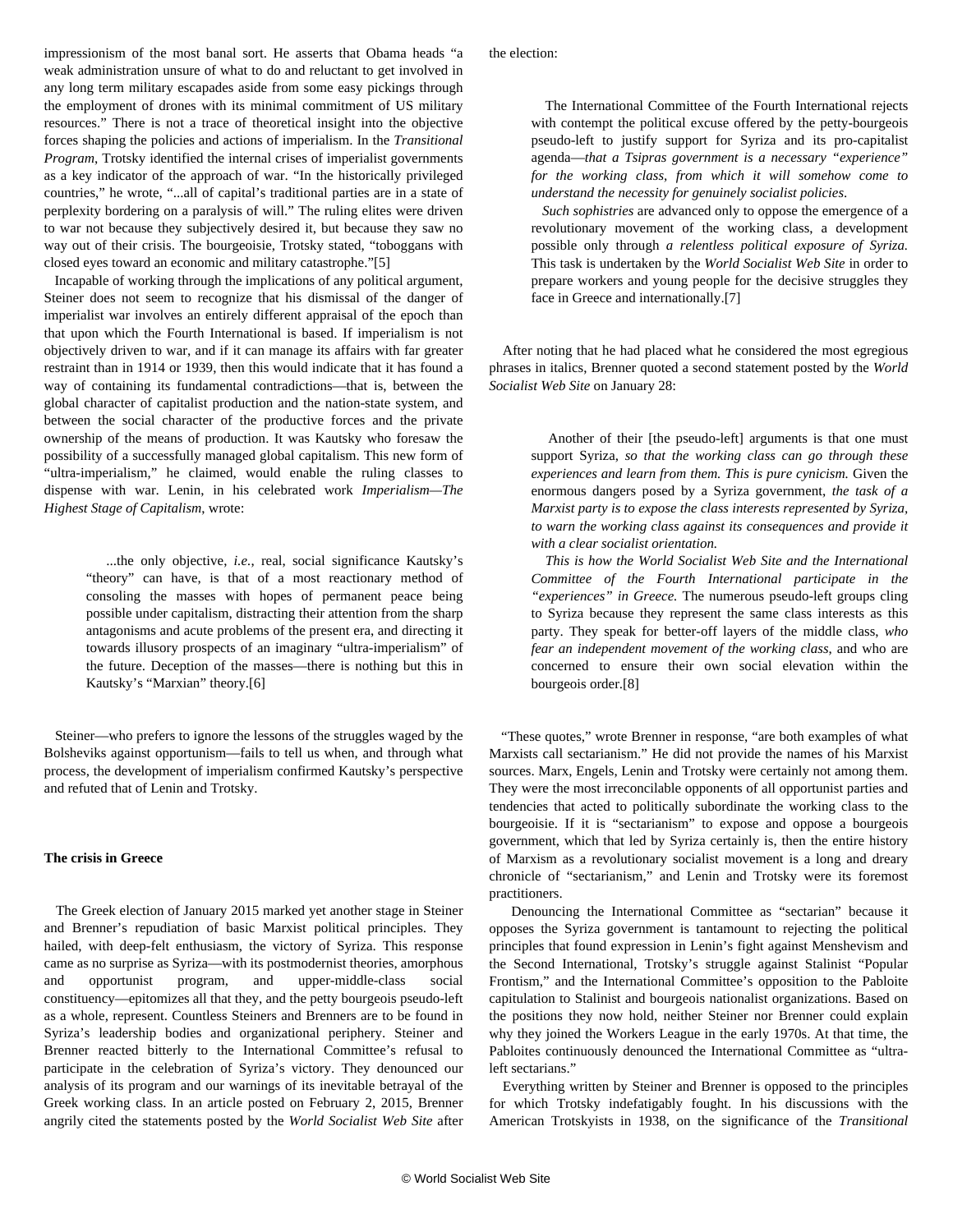*Program*, he insisted that the revolutionary party's program must take, as its point of departure, the objective crisis of capitalism, in all its acuteness, and not the subjective consciousness and confusion of the workers. At a meeting with James P. Cannon and other leaders of the American section in May 1938, Trotsky said:

 The political backwardness of the American working class is very great. This signifies that the danger of a fascist catastrophe is very great. This is the point of departure for all our activity. The program must express the objective tasks of the working class rather than the backwardness of the workers. It must reflect society as it is, and not the backwardness of the working class. It is an instrument to overcome and vanquish the backwardness.[9]

 In his discussions with the American leaders, Trotsky warned against pandering to the confusion and prejudices of the masses:

 …the task is to adapt the mentality of the masses to those objective factors. … The crisis of society is given as the base of our activity. The mentality is the political arena of our activity. We must change it. We must give a scientific explanation of society, and clearly explain it to the masses. That is the difference between Marxism and reformism.

 The reformists have a good smell for what the audience wants—as Norman Thomas—he gives them that. But that is not serious revolutionary activity. We must have the courage to be unpopular, to say, "you are fools," "you are stupid," "they betray you," and every once in a while with a scandal launch our ideas with passion. It is necessary to shake the worker from time to time, to explain, and then shake him again—that all belongs to the art of propaganda. But it must be scientific, not bent to the mood of the masses.[10]

 Trotsky warned the leaders of the American movement that if the American workers refused to accept the program of socialist revolution, the danger existed that they would be compelled to accept the program of fascism. There was no guarantee that the workers would act in time. "We cannot take responsibility for this," he said. "We can only take responsibility for ourselves."[11]

 Steiner and Brenner take responsibility for nothing. In order to justify their support for a bourgeois political party and the government it leads, they invoke the "experience" of the working class as if it were an unfolding stream of purely psychic phenomena, unaffected by class forces, which one must observe passively, in respectful silence. Above all, they insist that the conscious activity of the revolutionary party—the critical element of negativity as the "moving and generating principle"[12] in the dialectic of the objective historical process—must be excluded from the unfolding social experience. Steiner and Brenner argue, in effect, that it is impermissible to intrude upon that blessed psychic state of virgin innocence with critical analysis and discordant exposures. Experience must not be "denigrated." Rather, the "experience" must be allowed to take the workers wherever it will—that is, to defeat. *\*\*\**

 The political bankruptcy of Steiner and Brenner's opportunist theory of "experience" has been exposed by subsequent developments. Alexis Tsipras repaid their infatuation and political subservience by forming a government in alliance with the Independent Greeks, an extreme rightwing bourgeois party. Tsipras then embarked on a policy consisting of the repudiation of every promise that Syriza had made to oppose the European

Union's austerity program.

### **Syriza's betrayal**

 The culmination of this betrayal was the calling of a referendum on July 5, 2015, which was intended by Tsipras to provide political cover for his government's capitulation to the European Union's demands. The International Committee denounced this maneuver, pointing out that the Syriza government, which had been placed in power just five months earlier to oppose austerity, had no legitimate reason to call a referendum on whether or not to capitulate to the EU. Alexis Tsipras was, in effect, providing European imperialism and its allies in the Greek ruling elites an opportunity to get rid of his government, thus relieving Syriza of the onus of accepting and imposing concessions.

 Brenner, predictably, was outraged by the International Committee's exposure of Tsipras' maneuver and leapt to his defense. Syriza, he wrote, "has turned to the Greek people and asked them to decide: yes or no to more austerity … this is one of the rare occasions when bourgeois democracy actually lives up to its hype."[13]

 The warnings made by the International Committee, to which Brenner so bitterly objected, were quickly vindicated. Tsipras was horrified by the massive "No" vote, which he had neither foreseen nor desired. An article that appeared in Britain's *Daily Telegraph* on July 8, 2015, written by international business editor Ambrose Evans-Pritchard, confirmed the analysis of the World Socialist Web Site:

 Greek Premier Alexis Tsipras never expected to win Sunday's referendum on EMU [Economic and Monetary Union] bail-out terms, let alone to preside over a blazing national revolt against foreign control.

 He called the snap vote with the expectation—and intention—of losing it. The plan was to put up a good fight, accept honourable defeat, and hand over the keys of the Maximos Mansion, leaving it to others to implement the June 25 "ultimatum" [from the European institutions] and suffer the opprobrium.[14]

 In an interview with the *Guardian*, published on July 14, 2015, Yanis Varoufakis, Syriza's former finance minister who had been leading the negotiations with the EU, confirmed Evans-Pritchard's report. "I had assumed, and I believe so had the prime minister, that our support and the no vote would fade exponentially," Varoufakis told the *Guardian*. He also stated that Golden Dawn, the Greek fascist party, would benefit from Syriza's capitulation. "I cannot see any other possible outcome than the further strengthening of Golden Dawn."[15]

 Steiner and Brenner reacted to the betrayal of the Greek working class not by denouncing Syriza and its leader, Alexis Tsipras, but by publishing new and more vitriolic attacks on the World Socialist Web Site. The crime of the WSWS was its "blanket denial that the EXPERIENCE of the Syriza government could prove crucial to raising the political consciousness of the masses and open opportunities to win large numbers to revolutionary socialism."[16] This bizarre argument leads to the conclusion that political betrayals that disorient and demoralize the working class are to be welcomed as positive contributions to the development of consciousness. The more betrayals the better! And what if the betrayals result in the victory of Golden Dawn? If we accept the political logic of Steiner and Brenner, this would provide yet another invaluable consciousness-raising experience! The task of "socialists," according to their theory of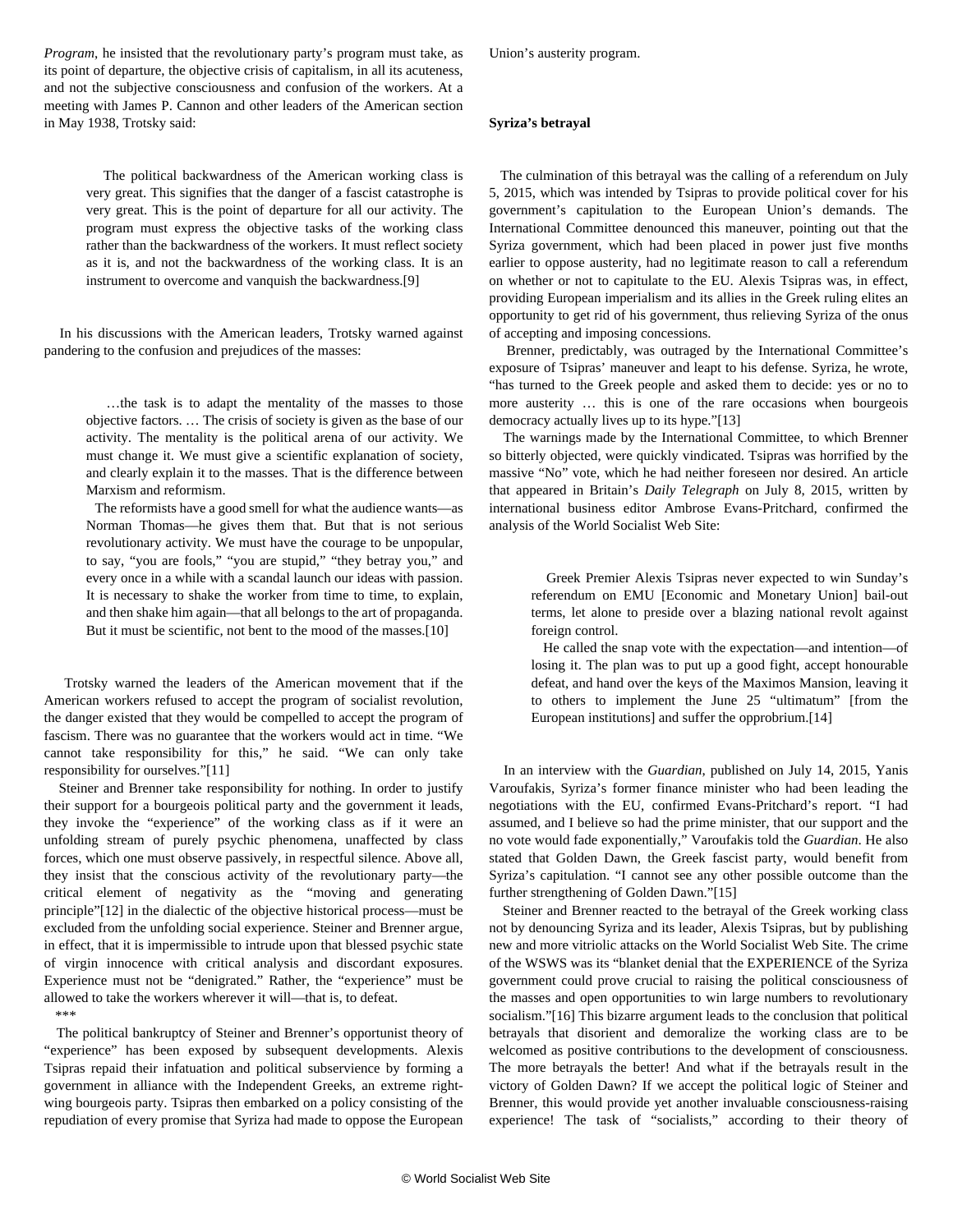consciousness, is to promote illusions in the parties that are betraying the working class. One must "stand with them [the workers] in their experiences…"[17] No doubt, if reaction triumphs in Greece, Steiner, in Manhattan, and Brenner, in Toronto, will "stand with" the workers, but they will do so from a very safe distance, 5,000 miles from Athens.

 In the most revealing expression of his own demoralization, Brenner blurts out: "In revolutionary politics IT ISN'T ENOUGH TO KEEP PROCLAIMING THE TRUTH."[18] Only a person who has been irremediably corrupted by cynicism and has severed all his internal intellectual and moral links to socialism could write these words. Marxism and all forms of progressive thought and culture are inspired by the conviction that there is nothing more powerful than truth. The Fourth International is distinguished from all other political movements, including those that claim some connection to socialism, in the emphasis it places on the immense political significance of the fight for truth in an age when capitalism depends for its survival upon lies. As Trotsky declared so powerfully in 1937: "Neither threats, nor persecutions, nor violations can stop us! Be it even over our bleaching bones, the truth will triumph! We will blaze the trail for it. It will conquer!"[19] The fight for truth—which means, first of all, telling the truth to the working class—is the essential foundation of Marxist politics, and is incompatible with all forms of political opportunism.

 Steiner and Brenner's defense of Syriza has exposed the combination of intellectual bad faith, theoretical charlatanry and political duplicity underlying their denunciations of the International Committee. They initiated their attack in 2004 with the charge that my "objectivist" proclivities and "neglect of the dialectic"—arising from my high esteem for the work of Plekhanov—represented a departure from Marxist theory that threatened the very survival of the International Committee. By 2007 they had concluded that the International Committee, having failed to accept their criticisms of my "objectivism," was finished as a revolutionary movement. And now, a decade after they initiated their campaign, Steiner and Brenner have functioned as willing accomplices of petty-bourgeois politicians who have carried out a monstrous betrayal of the working class.

## **The return of Savas Michael-Matsas**

 Politics is rich in irony. In his initial polemic, written in 2004, when he was still proclaiming his devotion to the International Committee, Steiner claimed that he recognized the importance of its critique of Gerry Healy's "bastardization of dialectics." He acknowledged, "The break with Healy in 1985 was an important milestone in the sense that it saved the International Committee from complete destruction."[20]

 But the political logic of their struggle against the International Committee and their defense of Syriza has led Steiner and Brenner to forge a political alliance with Savas Michael-Matsas, who supported Healy unconditionally in 1985 and broke with the International Committee. He was the national secretary of the Workers Internationalist League in Greece, the only section of the ICFI that supported Healy. Michael-Matsas backed Healy, not out of personal loyalty, but because the latter's opportunist policies were most closely aligned with his own efforts to form political alliances with Stalinist and left bourgeois parties in Greece. In the aftermath of his break with the International Committee, Michael-Matsas proclaimed a "New Era for the Fourth International," in which Trotskyism would be liberated from "abstract propagandism" and "the practices of the defeats and isolation of Trotskyism." In practice, this "New Era" consisted of supporting the bourgeois Pasok party in Greece, endorsing, in alliance with the Stalinists, a bourgeois candidate for the presidency of Cyprus, and hailing Mikhail Gorbachev's *Perestroika* as the beginning of the "political revolution" in the Soviet Union.

 Now, thirty years after he broke with Trotskyism, Steiner and Brenner have placed their blog site at the service of Michael-Matsas, where he is afforded space to denounce the "sectarian" International Committee. While the ICFI and WSWS, he wrote on January 22, 2015, "can say some correct things about the bourgeois nature of Syriza's leadership, they also discount the significance of Syriza's victory. … The sectarian groups are blind to the opportunities because they are indifferent to the mass movement."[21] Like all political opportunists, Michael-Matsas invokes the "mass movement" without defining the class nature and political program of its leadership.

 As for the evolution of Michael-Matsas' theoretical conceptions since he broke with the International Committee, his *Wikipedia* entry informs us that:

 He has been trying to offer "a reinterpretation of the revolutionary theory and marxism from the perspective of messianism and Jewish mystic, and vice versa". His position may be classified as that of a "religious atheism" or else of a "profane messianism".[22]

 One will not find on the Steiner-Brenner blog site a single critical word about Michael-Matsas' "bastardization of dialectics." They are no more troubled by his efforts to incorporate into Marxism the medieval mysticism of the Kabbalah than they are by the claims of Syriza's ideologists that we live in a "post-Marxist" era. But Steiner and Brenner could not abide my "objectivist" philosophy—that is, the utilization of historical materialist analysis to disclose and advance the interests of the working class.

 It is not, we repeat, philosophy that drives their politics. Rather, their subjective and eclectic philosophy arises from the requirements of the class orientation and social interests that find expression in their politics.

#### **A definition of the pseudo-left**

 The betrayal of Syriza marks a significant milestone within Greece and internationally. Nothing remains of the "leftism" of the social milieu from which organizations such as Syriza arose, except deceitful phrases. Its repudiation of its anti-austerity program has exposed the unbridgeable chasm between the political representatives of the better-off sections of the middle class and the broad mass of the working population. This objective conflict of social interests will set into motion a necessary process of political realignment. The advanced sections of the working class and youth will turn against the pseudo-left and seek to make their way to the genuinely socialist and Marxist left. This objective process of social and political differentiation requires the intervention of the Trotskyist movement. Mere anger against those who have betrayed is not sufficient. Marxists must strive to impart to the workers' radicalization and the intensification of the class struggle a high level of political and historical consciousness.

 As a contribution to this process, and in order to help workers identify their political enemies, we offer the following working definition of the contemporary pseudo-left:

 • The pseudo-left denotes political parties, organizations and theoretical/ideological tendencies, which utilize populist slogans and democratic phrases to promote the socioeconomic interests of privileged